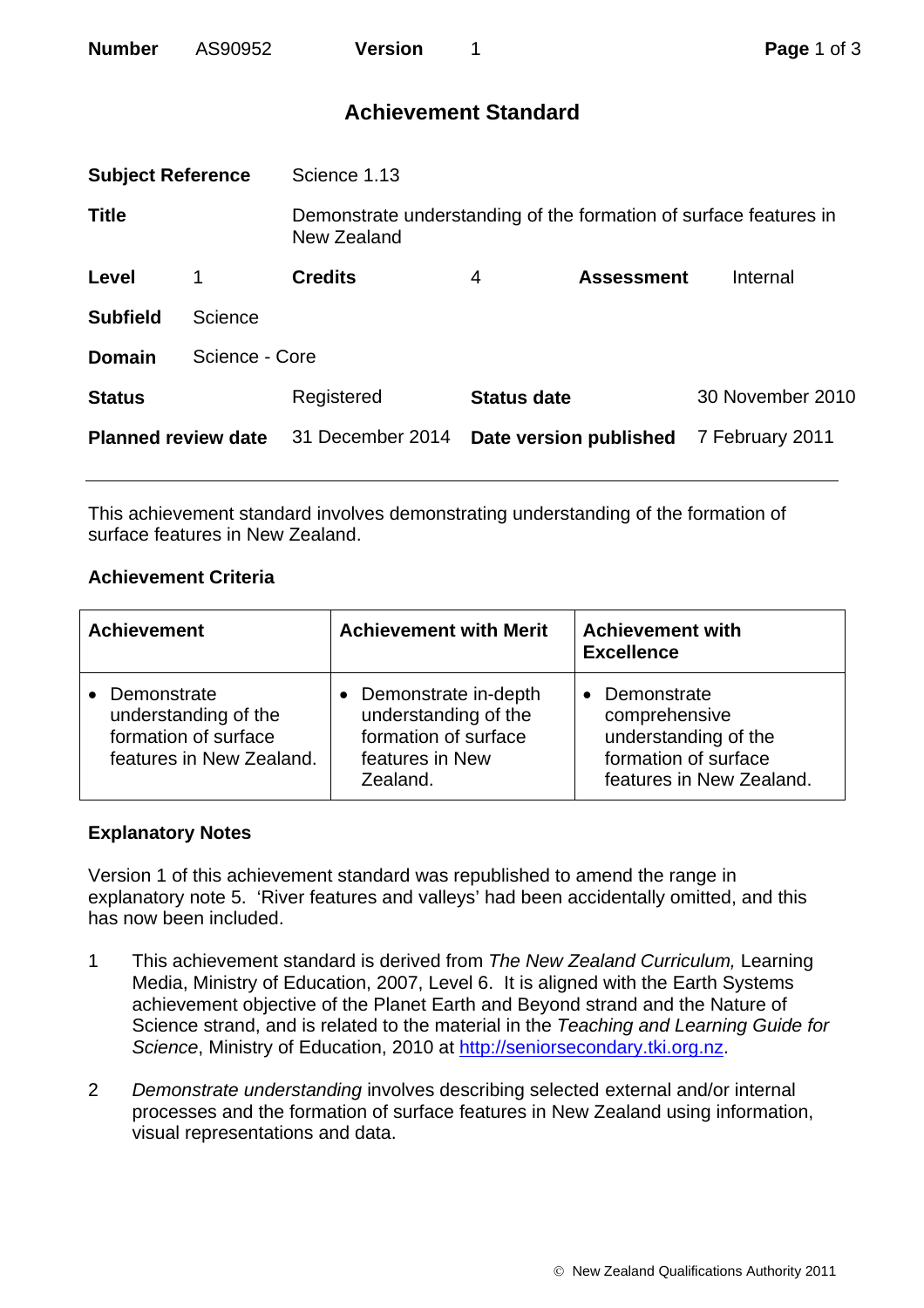- 3 *Demonstrate in-depth understanding* involves explaining selected external and/or internal processes and the formation of surface features in New Zealand using information, visual representations and data.
- 4 *Demonstrate comprehensive understanding* involves explaining thoroughly links between selected external and/or internal processes and the formation of surface features in New Zealand using information, visual representations and data. It may involve elaborating, applying, justifying, relating, evaluating, comparing and contrasting, and analysing.
- 5 *Surface features* may include one or more local and/or national features such as:
	- volcanoes and/or volcanic features
	- limestone formations such as caves, sink holes
	- sand dunes and dune lakes
	- landslides
	- glacial features and valleys
	- river features and valleys
	- fiords, drowned river valleys
	- mountain ranges such as the Southern Alps, Kaikoura Mountains, Tararua Ranges
	- the Alpine Fault and other major fault lines.
- 6 External processes may be selected from:
	- erosion and weathering as caused by wind, ice, water, animal and plant action, human action, sea level changes.
- 7 Internal processes may be selected from:
	- formation of volcanoes or mountains due to collisions between the Pacific plate and Australian plates
	- lateral movement along tectonic plate boundaries
	- formation of volcanoes by hot spots
	- movement along fault lines, folding, faulting, and uplift
	- land movement due to earthquakes.
- 8 Conditions of Assessment related to this achievement standard can be found at [www.tki.org.nz/e/community/ncea/conditions-assessment.php](http://www.tki.org.nz/e/community/ncea/conditions-assessment.php).

### **Replacement Information**

This achievement standard replaced unit standard 6358.